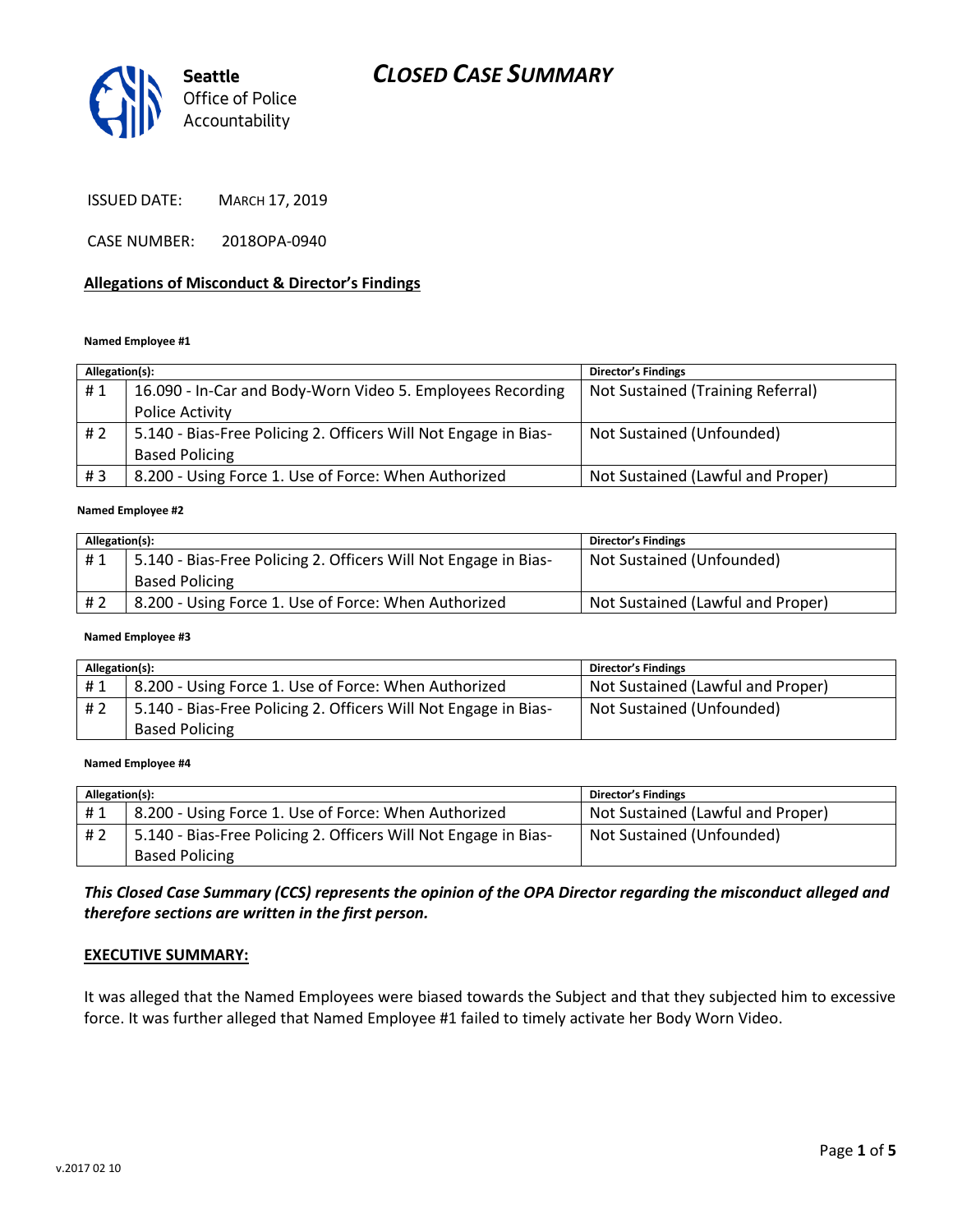

OPA CASE NUMBER: 2018OPA-0940

## **ANALYSIS AND CONCLUSIONS:**

# **Named Employee #1 - Allegations #1** *16.090 - In-Car and Body-Worn Video 5. Employees Recording Police Activity*

During this incident, NE#1 activated her Body Worn Video (BWV) belatedly. When she realized that she had done so, she notified her Sergeant. She further disclosed this during her interview by the Force Investigation Team (FIT), which she gave after the incident and which was in lieu of a statement. She gave a consistent statement at her OPA interview, during which she explained that the late activation was due to a mistake on her part.

From OPA's review of the record, the failure to timely record was a clear mistake on NE#1's part and not intentional misconduct. As such, and given that she promptly self-reported, OPA recommends that this allegation be Not Sustained – Training Referral.

• **Training Referral**: NE#1's chain of command should counsel NE#1 to timely activate her BWV whenever possible. No further training or counseling needs to occur from OPA's perspective. Any training or counseling that occurs should be documented and this documentation should be maintained in an appropriate database.

Recommended Finding: **Not Sustained (Training Referral)**

# **Named Employee #1 - Allegation #2** *5.140 - Bias-Free Policing 2. Officers Will Not Engage in Bias-Based Policing*

On the date in question, officers, including the Named Employees, were engaged in a narcotics operation. A witness officer observed the Subject engage in a hand-to-hand drug transaction and he informed other officers of this fact and stated that there was probable cause to arrest the Subject.

The Named Employees converged on the Subject and attempted to take him into custody. The Subject resisted their attempts to do so, including trying to fight to get off of the ground. The Named Employees were able to get the Complainant into custody. While doing so, they used force that was initially classified as Type III (based on a possible separated shoulder suffered by the Subject) and was investigated by FIT The force was also later review by the Force Review Board.

The Complainant, who was not involved in but observed the incident, alleged that the Named Employees engaged in biased policing. The Subject further alleged to a Department supervisor that the Named Employees subjected him to excessive force. The supervisor referred both claims to OPA and this investigation ensued.

SPD policy prohibits biased policing, which it defines as "the different treatment of any person by officers motivated by any characteristic of protected classes under state, federal, and local laws as well other discernible personal characteristics of an individual." (SPD Policy 5.140.) This includes different treatment based on the race of the subject. (*See id*.)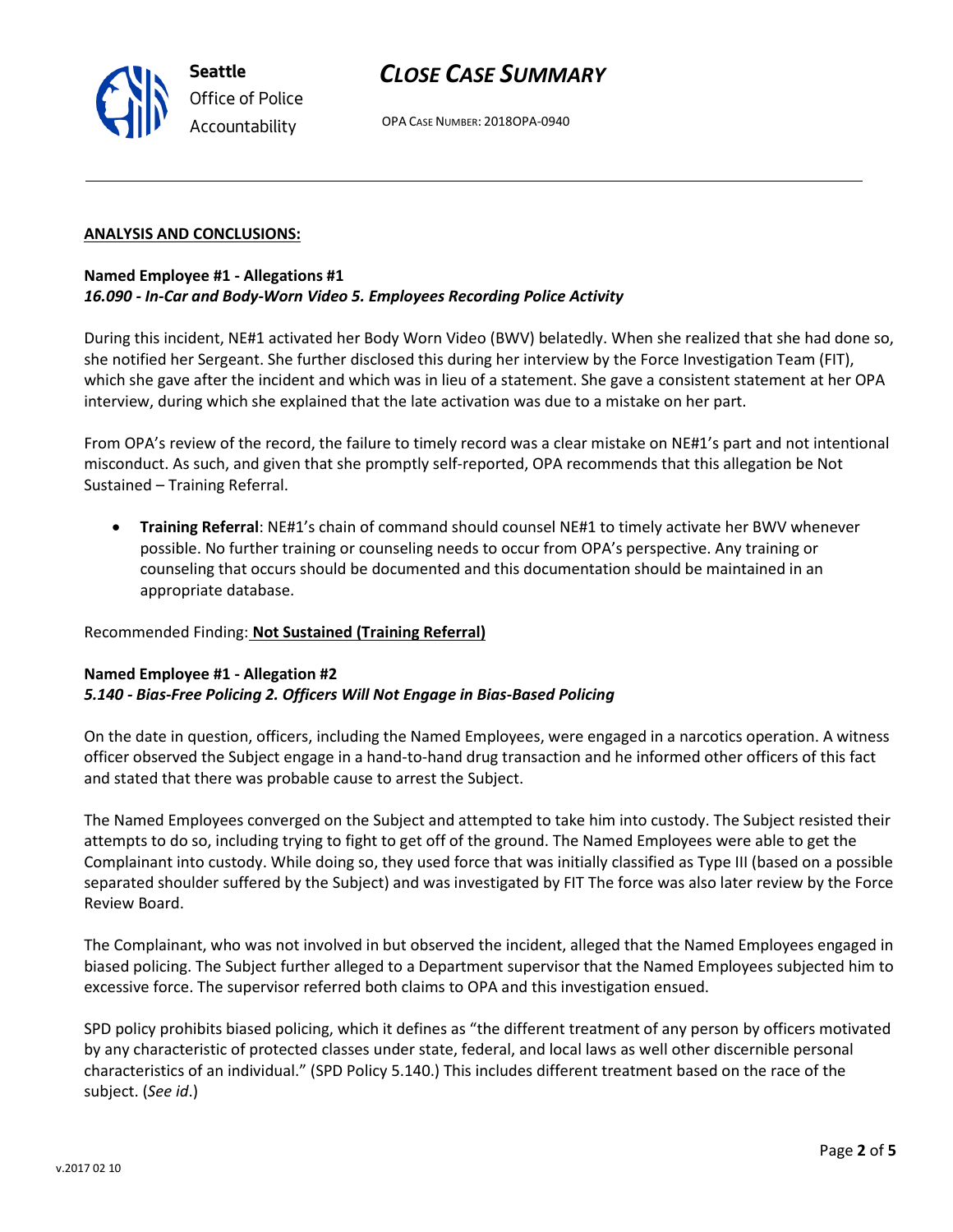



OPA CASE NUMBER: 2018OPA-0940

The law enforcement action taken towards the Subject by the Named Employees was recorded on BWV. The BWV shows that the Named Employees contacted him and attempted to place him under arrest because they were informed that he had engaged in a drug transaction. This, not the Subject's race, was the basis for the law enforcement action taken towards him. As such, I find that there is no evidence supporting that the conclusion that the Named Employees engaged in biased policing and I recommend that this allegation be Not Sustained – Unfounded as against all of them.

Recommended Finding: **Not Sustained (Unfounded)**

# **Named Employee #1 - Allegation #3** *8.200 - Using Force 1. Use of Force: When Authorized*

As discussed above, the Subject alleged that the Named Employees collectively subjected him to excessive force.

OPA's investigation indicated that the following force was used on the Subject: Named Employee #2 (NE#2) used three knee strikes to the Subject's side; NE#2 also used a cross-face to the Subject's facial/head area; Named Employee #3 (NE#3) used a trained "figure four" hold to take the Subject down to the ground; NE#1 assisted NE#3 in taking the subject to the ground, which she described as a "soft takedown"; NE#1 also held the Subject's arm and prevented him from bending it; and Named Employee #4 (NE#4) used body weight to secure the Subject's leg, pulled his other arm, and placed it behind his back.

SPD Policy 8.200(1) requires that force used by officers be reasonable, necessary and proportional. Whether force is reasonable depends "on the totality of the circumstances" known to the officers at the time of the force and must be balanced against "the rights of the subject, in light of the circumstances surrounding the event." (SPD Policy 8.200(1).) The policy lists a number of factors that should be weighed when evaluating reasonableness. (*See id*.) Force is necessary where "no reasonably effective alternative appears to exist, and only then to the degree which is reasonable to effect a lawful purpose." (*Id*.) Lastly, the force used must be proportional to the threat posed to the officer. (*Id*.)

Based on OPA's review of the BWV, the Named Employees' use of force reports, and the FIT investigation, I conclude that the Named Employees' collective force was consistent with policy. With regard to the initial takedown, the officers had the legal right to arrest the Subject and, when faced with his resistance, to use force to do so. The force in question, a soft takedown, was necessary to effectuate this lawful goal and was proportional to the threat posed by the Subject's conduct. Moreover, the de minimis force used to hold the Subject down, to control his arms, and to place him into handcuffs was also appropriate and warranted.

With regard to the cross-face and knee strikes used by NE#2, at that time, the Subject was actively resisting the officers. He was not a static turtled suspect. Instead, he getting off of the ground and had placed himself in a position to potentially physically harm the officers. The use of intermediate force at that time was reasonable, necessary, and proportional to stop the Complainant from further resisting and to take him into custody. Moreover, it was consistent with NE#2's training.

For the above reasons, I recommend that this allegation be Not Sustained – Lawful and Proper as against all of the Named Employees.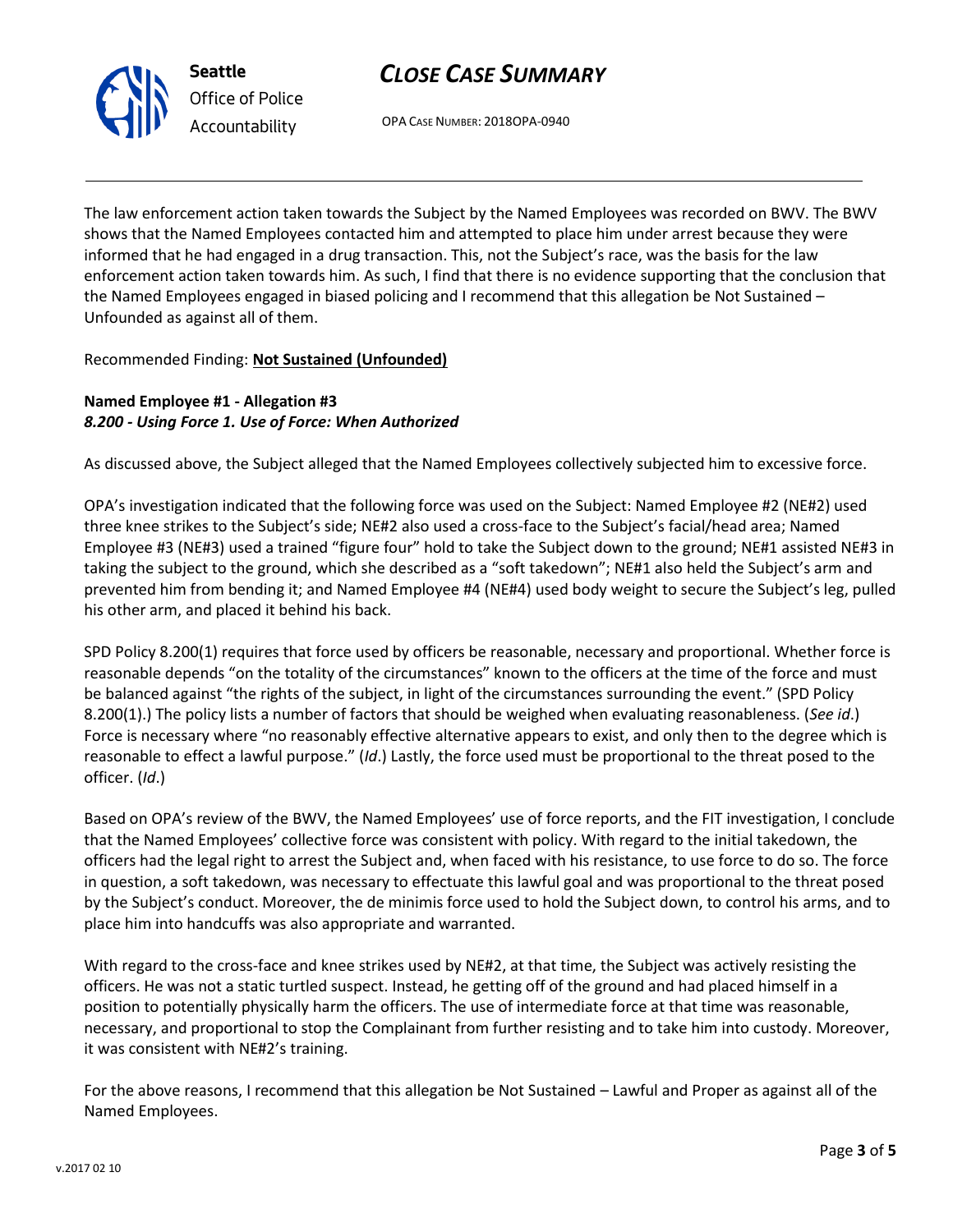

# *CLOSE CASE SUMMARY*

OPA CASE NUMBER: 2018OPA-0940

## Recommended Finding: **Not Sustained (Lawful and Proper)**

## **Named Employee #2 - Allegations #1** *5.140 - Bias-Free Policing 2. Officers Will Not Engage in Bias-Based Policing*

For the same reasons as stated above (*see* Named Employee #1, Allegation #2), I recommend that this allegation be Not Sustained – Unfounded.

Recommended Finding: **Not Sustained (Unfounded)**

# **Named Employee #2 - Allegation #2** *8.200 - Using Force 1. Use of Force: When Authorized*

For the same reasons as stated above (*see* Named Employee #1, Allegation #3), I recommend that this allegation be Not Sustained – Lawful and Proper.

Recommended Finding: **Not Sustained (Lawful and Proper)**

# **Named Employee #3 - Allegations #1** *8.200 - Using Force 1. Use of Force: When Authorized*

For the same reasons as stated above (*see* Named Employee #1, Allegation #3), I recommend that this allegation be Not Sustained – Lawful and Proper.

Recommended Finding: **Not Sustained (Lawful and Proper)**

# **Named Employee #3 - Allegation #2** *5.140 - Bias-Free Policing 2. Officers Will Not Engage in Bias-Based Policing*

For the same reasons as stated above (*see* Named Employee #1, Allegation #2), I recommend that this allegation be Not Sustained – Unfounded.

Recommended Finding**: Not Sustained (Unfounded)**

# **Named Employee #4 - Allegations #1** *8.200 - Using Force 1. Use of Force: When Authorized*

For the same reasons as stated above (*see* Named Employee #1, Allegation #3), I recommend that this allegation be Not Sustained – Lawful and Proper.

Recommended Finding**: Not Sustained (Lawful and Proper)**